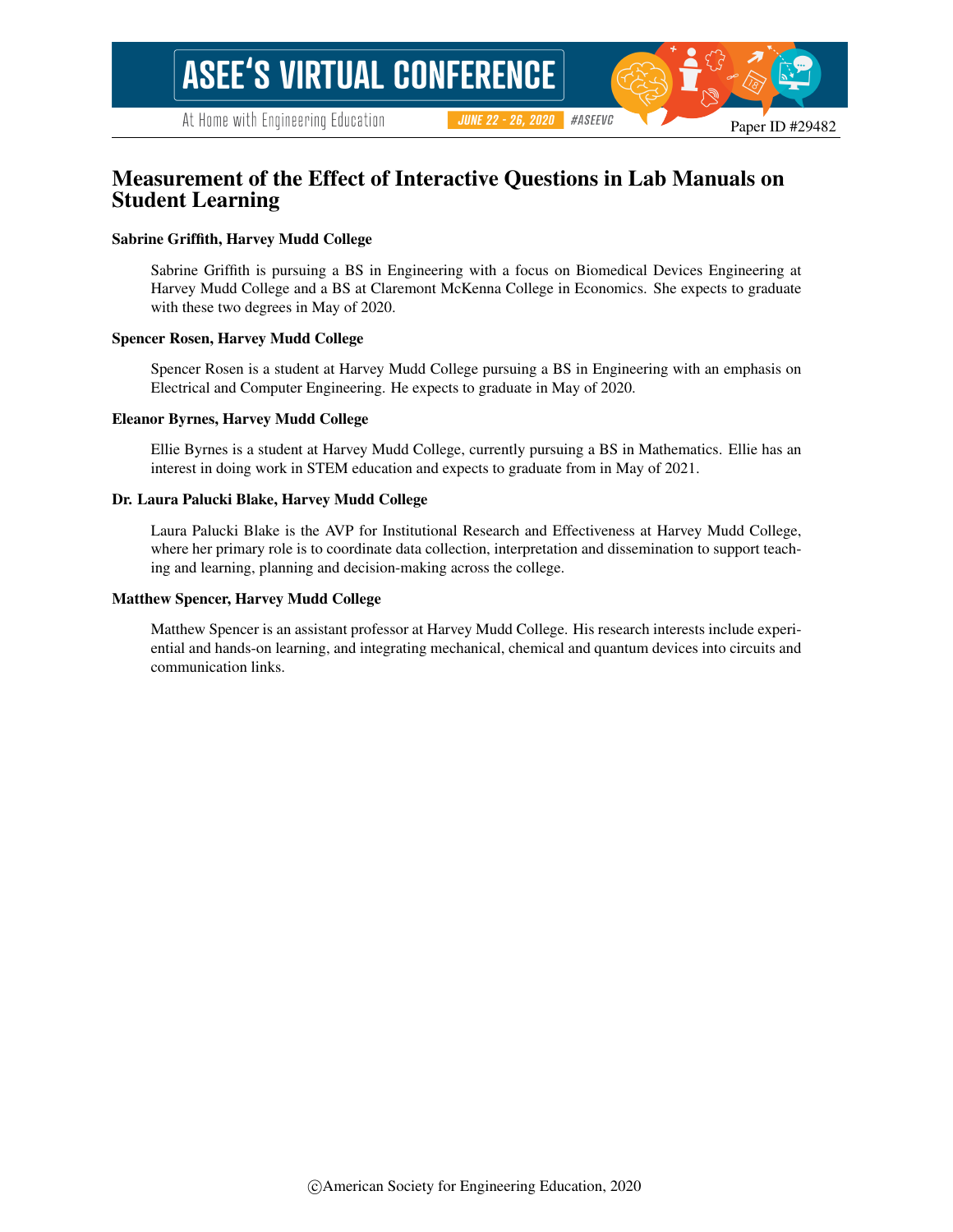# Measurement of the Effect of Interactive Questions in Lab Manuals on Learning

*Abstract* -- This research paper will describe the results of an experiment in which two groups of students in a laboratory class received different web-based lab manuals featuring interactive questions, the treatment with many more interactive questions than the control. The hypothesis was that asking students more questions would cause the students to reflect on the task at hand, which would in turn increase learning. This study was motivated by work on experiential learning, particularly Kolb's Experiential Learning Cycle, which suggests that moving from concrete experiences into reflective observation is essential for learning.

This learning was assessed by direct assessment of students' performance on an in-lab exam that assessed both theoretical and experimental skills, surveys of self-efficacy administered before and after the treatment, coding student answers to reflection questions in the lab manuals, and counting the number of answers to interactive questions to determine compliance.

Significant results from the experiment indicated that students in the treatment group took longer to complete the lab, felt greater time pressure, performed more poorly on the in-class evaluation, and had fewer metacognitive gains than the control group. The treatment appears to have increased the cognitive load of the laboratory experience and thereby reduced learning.

# **1 Introduction**

Kolb's experiential learning theory [\[1\]](https://www.zotero.org/google-docs/?EzRCuQ) suggests that students learn from experience by cycling between states of concrete experience, reflective observation, active experimentation and abstract conceptualization. This theory has been applied successfully to the design of engineering laboratory courses [\[2\]](https://www.zotero.org/google-docs/?4bZO3r), and inquiry-based interventions that specifically attempt to invoke the transition from concrete experience to reflective observation have shown some success [\[3\]](https://www.zotero.org/google-docs/?bVQ0aE). This work tried to build on Kolb-based examples by examining another method of inspiring reflection: interactive questions in web-based laboratory manuals.

Interactive questions in this context refer to questions embedded in a laboratory manual website that respond dynamically to student mouse movement or clicks. For instance, a question that relates laboratory learning to classroom topics might appear between steps of a task in a lab manual, and hovering the mouse over it will reveal the answer. Literature on web-based laboratory manuals is sparse [\(\[4\]](https://www.zotero.org/google-docs/?i4oTNP) is an exception), as is literature on the effect of lab manuals on learning in general [\[5\],](https://www.zotero.org/google-docs/?NjxDPr) though some attention has been paid to the effect of laboratory manuals on student satisfaction [\[6\]](https://www.zotero.org/google-docs/?DTQ8OD). Incorporating modern, dynamic web design into laboratory manuals is an unexplored field.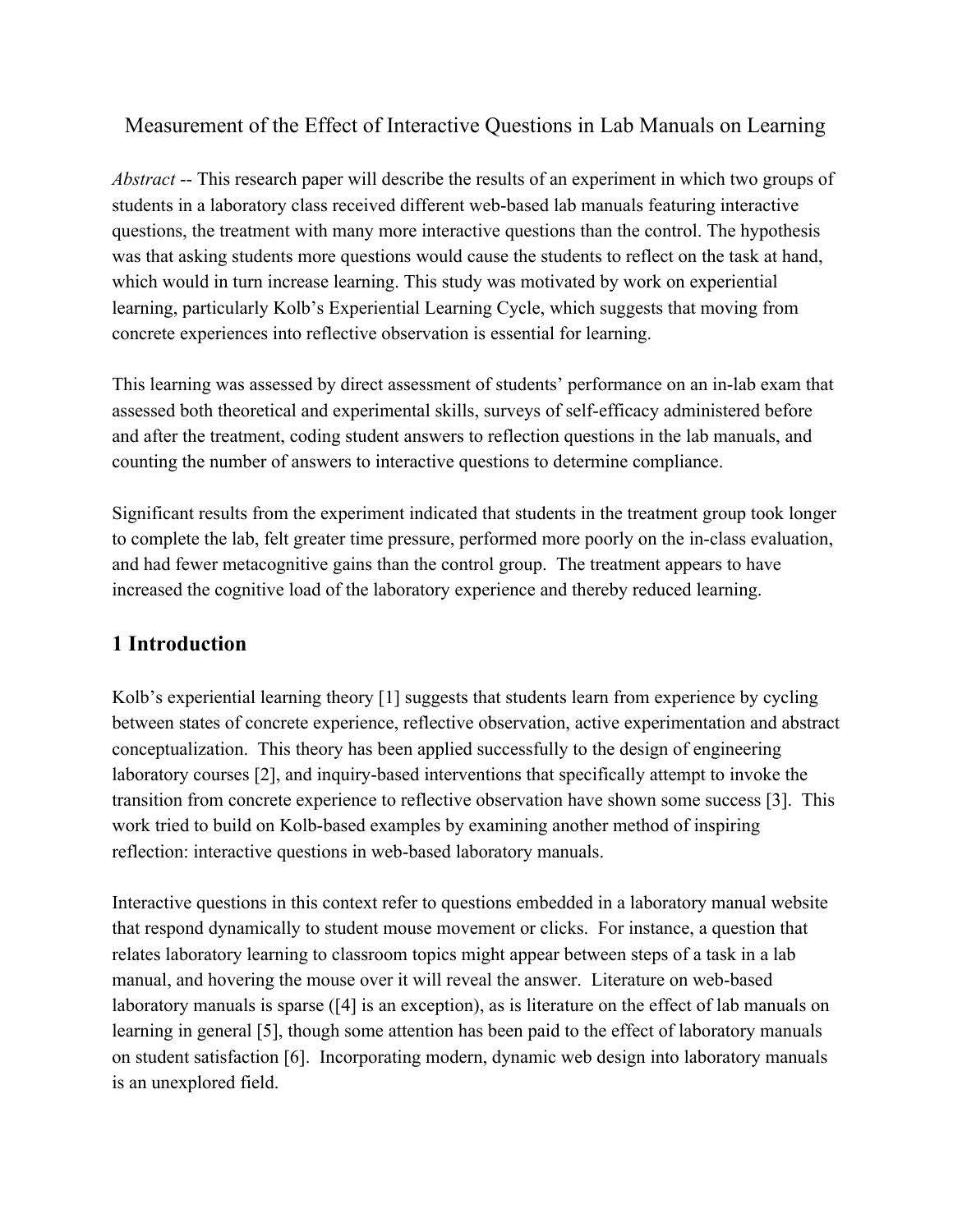This work examines the hypothesis that interactive questions encourage students to reflect on the purpose of the steps in the lab manual, and thereby gain both learning benefits (by cycling further around Kolb's learning cycle) and metacognitive benefits (by reflecting on the context of the laboratory task). This hypothesis was tested in a controlled experiment at Harvey-Mudd College, a small, STEM-focused liberal arts college. The introductory engineering course at the college teaches discipline-agnostic, mathematical modeling of engineering systems using a flipped classroom with tightly coupled laboratory sessions. Approximately half of the students in the laboratory sections received treatment lab manuals with many interactive questions, while the other half received control lab manuals that contained fewer questions. The groups were assessed in various ways, including surveys, open response reflection questions on their weekly lab deliverables, and an in-laboratory midterm examination that required both laboratory skills and theoretical understanding.

The results did not confirm the hypothesis, and in fact treatment students appeared to have reduced learning compared to the control. The additional cognitive load imposed by the interactive questions appears to have interfered with the learning process, which is an effect reported before in literature on electrical engineering instructional manuals [\[7\]](https://www.zotero.org/google-docs/?TKOh3X).

Section 2 of this document discusses the implementation of the experiment in detail, Section 3 presents the results of the assessment, and Section 4 concludes the work and proposes future directions for research.

# **2 Methods**

### **2.1 The Host Course**

The introductory engineering course that hosted this study is a requirement for all sophomores regardless of major. It is intended to give students an introduction to a variety of engineering disciplines using a unified mathematical framework and to let students experience the work of engineering by fusing analytical and experimental efforts in a laboratory section. The choice to focus on many disciplines and on experimental practice is intended to help students choose majors by presenting a wide and representative cross-section of engineering.

The course consists of tutorials, which occur twice a week, and practicums, which occur once a week. Tutorials are flipped classrooms, so students are required to watch videos to introduce them to the theory for the week before the start of tutorials. In-tutorial time is devoted to practicing the concepts covered in videos using group quizzes and in-class assignments. Practicums are separate 150 minute laboratory sessions that occur once a week, and they are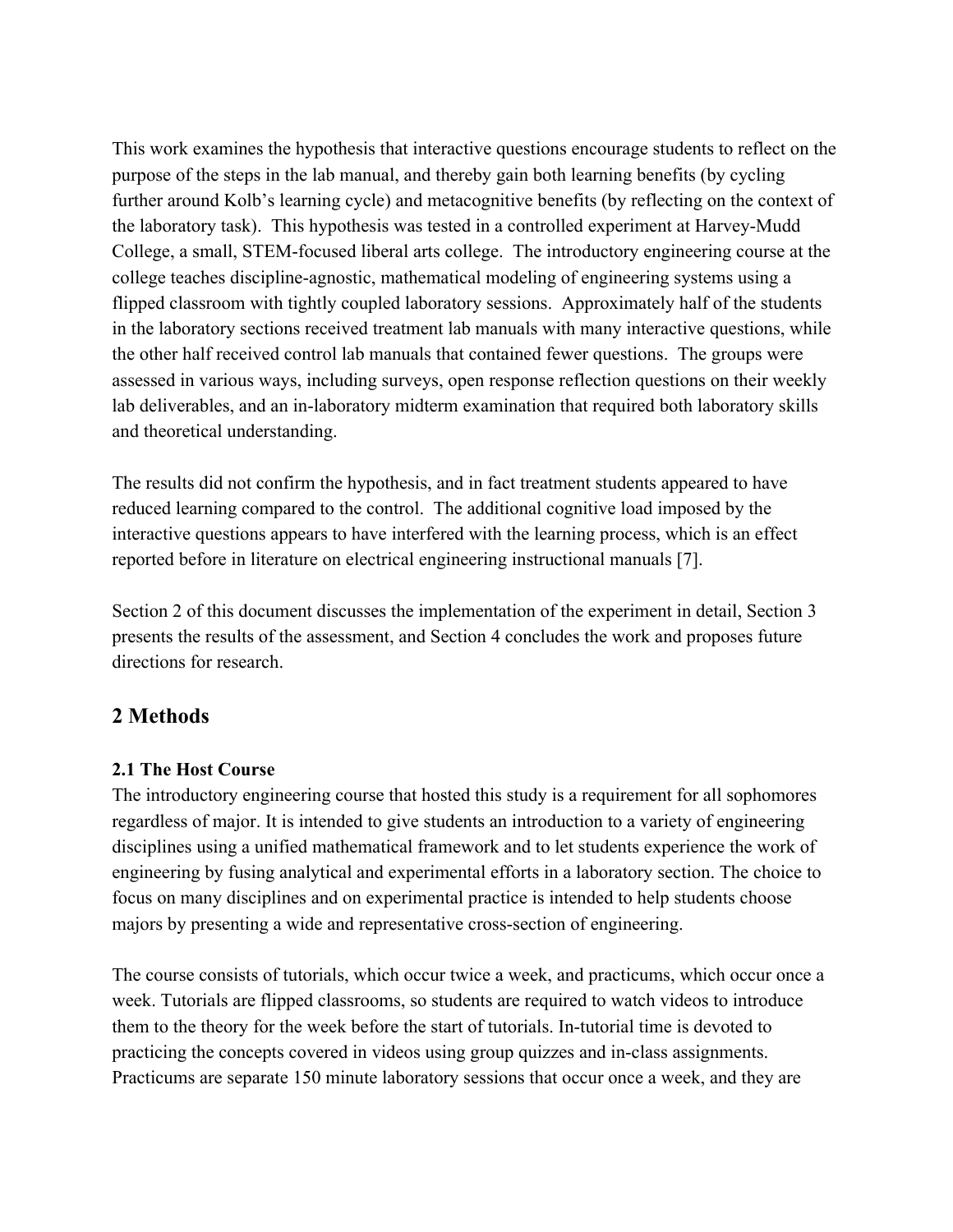intended to supplement theoretical learning with hands-on practice. Students complete practicums in self-selected pairs.

The laboratory setups for the practicum are in two adjacent rooms, and students work in both rooms while one instructor and four lab assistants move back and forth between them. The instructional staff is different for each lab section; four instructors split up the eight practicum sections, and each section had a different set of lab assistants.

The course has a midterm exam that features an in-lab examination, which provided an organic opportunity to assess practicum-related learning goals. Though the practicums were completed in pairs, students took the midterm alone.

# **2.2 Study Design**

This study was designed to interrogate the effects of lab manuals on student learning, so the assessed learning had to be selected carefully. Two learning targets were selected: use of the oscilloscope, which was taught solely in practicum and not in tutorial, and making a mathematical model of oscilloscope data, which required combining learning from both practicum and tutorial.

The treatment in this study was applied to four consecutive practicums -- called 2B, 2C, 2D and 3A -- by providing different lab manuals to the two practicum rooms. The treatment is discussed in greater detail in Section 2.3. These practicums were selected for a reason: Practicums 2B and 2C focus on teaching students how to use oscilloscopes. Practicums 2D and 3A have students use the artifacts developed in practicums 2B and 2C to collect data, which means students are not required to use oscilloscopes in these two practicums. However, these last two practicums have particularly tight coupling to material being taught in tutorials, so it was hypothesized that treatments applied during these weeks could particularly enhance students' modeling skills.

Students were asked for informed consent to participate in the study during the second practicum of the year, three weeks before practicum 2B. Because students register for a practicum time slot and not a particular room, it was necessary to randomize the room assignment of each pair of students to ensure the control and treatment groups were homogeneous. Pairs of students were assigned randomly to control and treatment rooms during the first practicum section.

Assessment data was gathered in a variety of ways: an in-lab examination, reflection questions in laboratory manuals, and surveys of students. The in-lab examination is discussed in greater detail in Section 2.4, and other assessment tools are discussed in Section 2.5.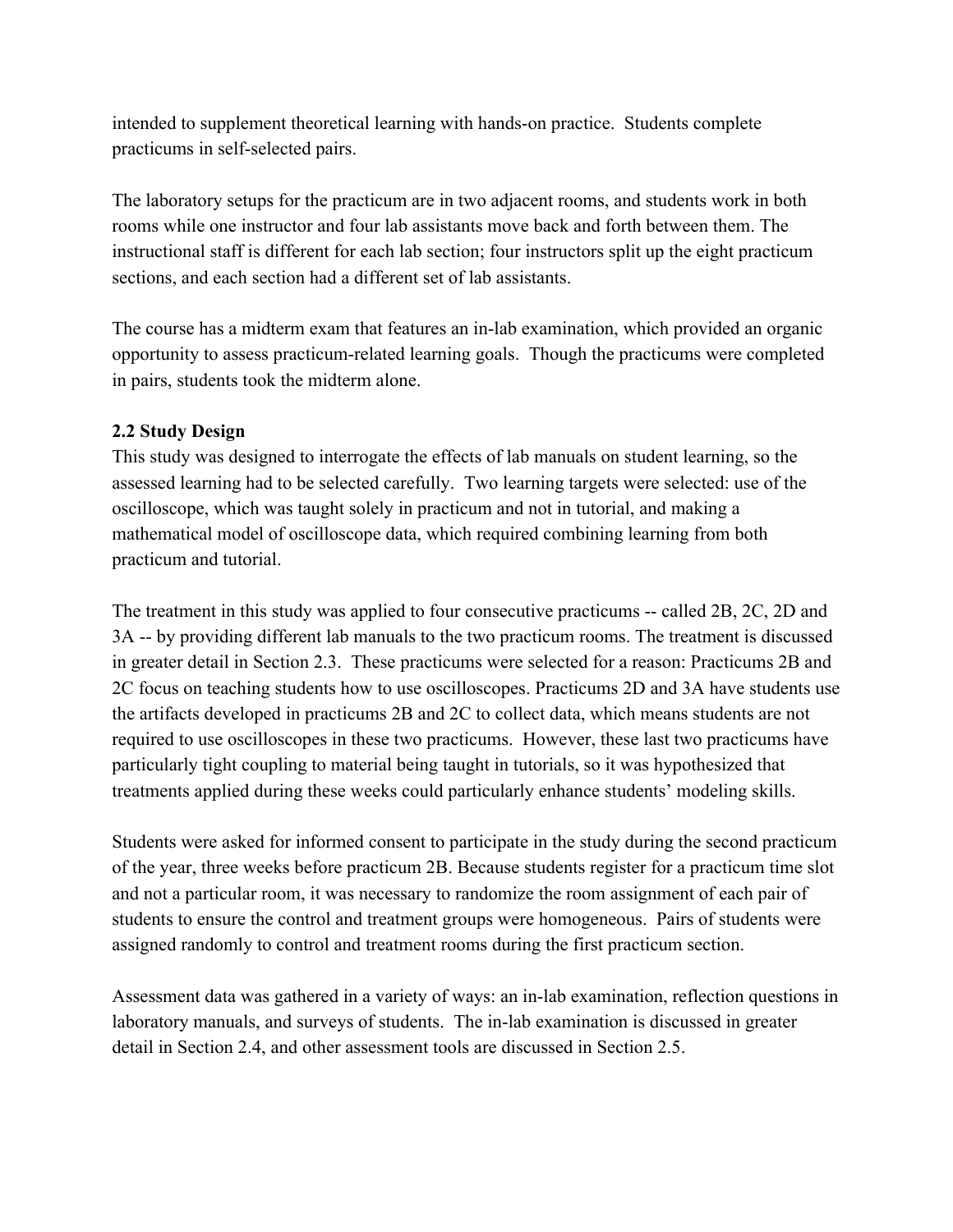### **2.3 Treatment Details**

Figure 1 shows two examples of interactive questions in the treatment manual from the treatment manual. Figure 1a shows a question where students could hover their mouse cursor over the question text to see the answer. In Figure 1b, students were invited to click on multiple choice answers until they found the correct one, receiving immediate feedback on each click. Students were asked to record these responses in the submission sheet required for each practicum.

The treatment group received a lab manual with more interactive questions than the control group. The control group received a manual that was similar to those used in previous years: it contained instructions with a few basic interactive questions. The number of additional interactive questions was different in each lab: practicum 2B included 13 more questions in the treatment manual, Practicum 2C included 4 more questions, Practicum 2D included 7 more questions, and Practicum 3A included 5 more questions.

### **2.4 In-Lab Midterm Examination**

The midterm described below provided quantified evidence of student learning in two ways: the total score on the in-lab exam, which combined measurements and students ability to apply theoretical understanding to those measurements, and images of students oscilloscope measurements. The images of oscilloscope measurements revealed how well students used their oscilloscopes, which was a learning outcome from practicum that was not taught in tutorials. The in-lab exam required students to use concepts taught in tutorial to analyze data measured on their oscilloscopes, so their total score represented students' ability to connect concepts taught in practicum to those taught in tutorial.

The practicum midterm asked students to interact with the apparatus pictured in Figure 2. Given a "mystery box", students were tasked with determining a mathematical representation of its behavior. Doing so required connecting a power supply to the 6V and 0V terminals, generating the proper signal for the input, and connecting an oscilloscope to the output signal to measure the system's output. The output signal captured from the oscilloscope was required to answer the final few questions on the exam, which were related to the in-class topic of extracting parameters from step responses.

Students' measured output signals were submitted along with the exam, and these images were coded for specific features (proper scaling, saved with scope interface vs. cell phone, etc.) to create categorical data that represented student facility with the instrument. Examples of uploaded oscilloscope data can be found in Figure 6 and descriptions of the coding and results can be found in Section 3.2. Students were allowed to ask instructors to set up parts of their hardware in exchange for a penalty on their final score. These requests were tracked as another means of assessing the competence of the treatment and control group.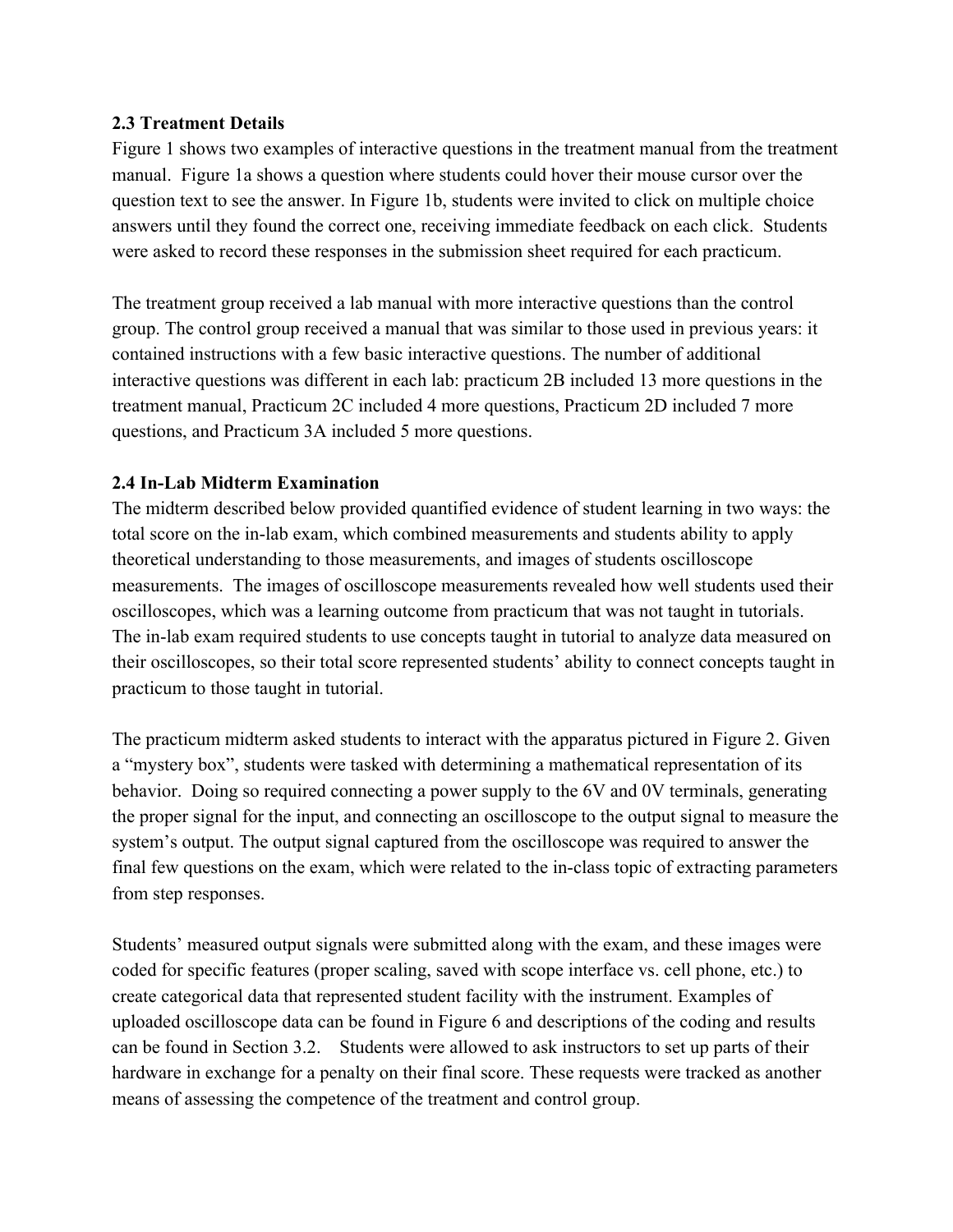

(b) Figure 1. Example interactive questions listed in Practicum 2B.



Figure 2: Experimental apparatus for in-lab assessment.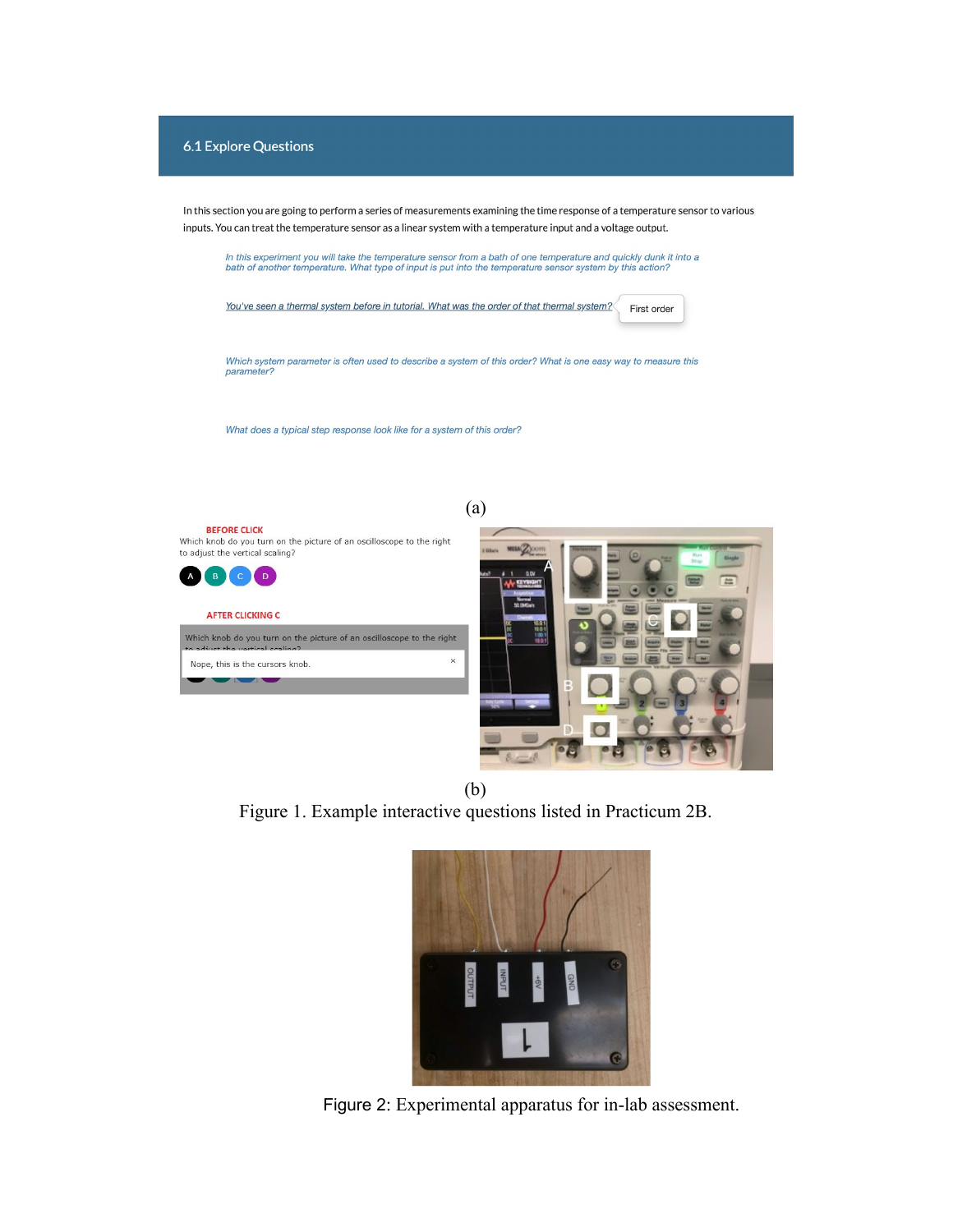# **2.5 Other Data Collection Instruments**

Data for this study came from three major sources: the midterm exam, student responses on weekly worksheets required in practicum, and surveys of students. The midterm is described in Section 2.4 above, and the other two data sources are discussed in this section.

The weekly practicum worksheets required students to submit answers to the questions "What was the main take away from this practicum?" and "What is one thing in this practicum that you still need to understand better?". The responses were coded with codes that indicated key themes like "Want to Understand Oscilloscope Better" or "Time Management is Important" as described in Section 3.1. In addition, the worksheets required students to record answers to interactive questions and the times at which parts of the practicum were completed, which helped assess the student compliance with answering questions and the time cost of incorporating the questions into practicums.

Surveys were conducted at the beginning of the course and after practicum 2C, which was the last practicum that taught oscilloscope skills. These survey questions can be found in Table 1, and responses to them were on a 5 point Likert scale. The table indicates if the question was asked in both the pre-course survey and the post-2C survey, or only in the post-2C survey.

| Asked On | Question: Rate your agreement with the following statements (5 point Likert Scale)                                     |
|----------|------------------------------------------------------------------------------------------------------------------------|
| Pre, 2C  | I can use an oscilloscope to measure an electrical signal.                                                             |
| Pre, 2C  | I can generate a waveform on a function generator.                                                                     |
| Pre, 2C  | I can use a power supply to supply a voltage.                                                                          |
| Pre, 2C  | I can solder through hole components to a PCB.                                                                         |
| Pre, 2C  | I can use a breadboard.                                                                                                |
| Pre, 2C  | I understand why engineers and scientists use benchtop test equipment like<br>oscilloscopes or function generators.    |
| 2C       | Over the last 2 weeks, the questions in our practicum manual helped me understand<br>the concepts in the practicum.    |
| 2C       | Over the last 2 weeks, the questions in our practicum manual helped me see the link<br>between practicum and tutorial. |
| 2C       | Practicum 2C stimulated my interest in using oscilloscopes in the future.                                              |
| 2C       | Practicum 2B stimulated my interest in using oscilloscopes in the future.                                              |

Table 1: Questions in surveys. Some questions not used in the study omitted from the table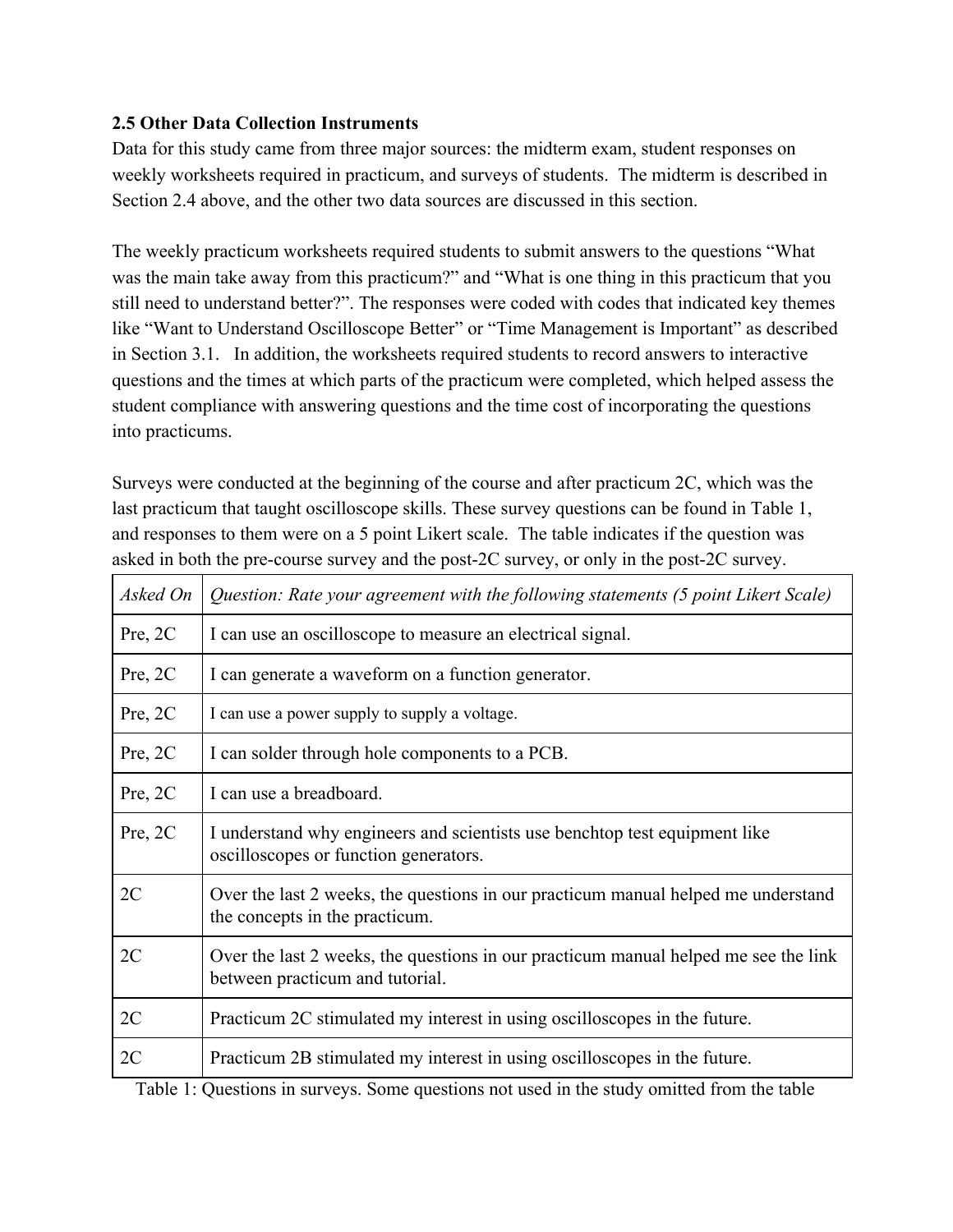The survey questions were designed to probe students' self-efficacy (the first six questions), student metacognitive gains caused by the intervention (the next two questions) and student attitudes towards oscilloscopes (the final two questions).

### **2.6 Summary**

In summary, students were split into treatment and control groups randomly. The treatment group received a practicum manual with more interactive questions than the control group, but that was otherwise identical to the control. The treatment was applied during four practicums, during which students learned how to use oscilloscopes and saw physical realizations of concepts that were critical on the midterm examination.

Students worked in pairs during every practicum, and they produced data by answering open response questions (which were later coded), writing down their answers to the interactive questions and recording the time at which they finished particular parts of the practicum. Individual students completed the surveys to assess sentiment and confidence with lab equipment before and after the practicums that focused on oscilloscope skills (practicums 2B and 2C). Students also individually completed their practicum midterm, which provided a total score that indicated their ability to combine lab and theoretical learning, and images of oscilloscope outputs, which indicated their learning of practicum-only skills.

# **3 Results and Analysis**

# **3.1 Population Statistics**

249 students were enrolled in the host course, and 233 gave consent to participate in the experiment. 123 students were in the treatment group and 110 were in the control group. The Respondents who answered the pre-survey question "I can use an oscilloscope to measure an electrical signal" with "strongly agree" were excluded from the study. 9 students were excluded on this basis, which resulted in 118 students in the treatment group and 106 students in the control group. Overall course enrollment was 49.8% female and 29.8% underrepresented minority. Demographic information was stripped from the dataset, so compositions of control and treatment groups are unavailable.

# **3.2 Results from Practicums**

The interactive questions seem likely to have little effect if students didn't answer them, so a first step in analyzing results was checking whether students complied with instructions to answer them. The answers that students copied into the weekly practicum worksheets were reviewed to determine if students answered all of the questions. Students in the control group answered at least 97% of the questions asked of them in each practicum. Students in the treatment group answered at least 90% of the (larger number of) questions asked of them in practicums 2B, 2D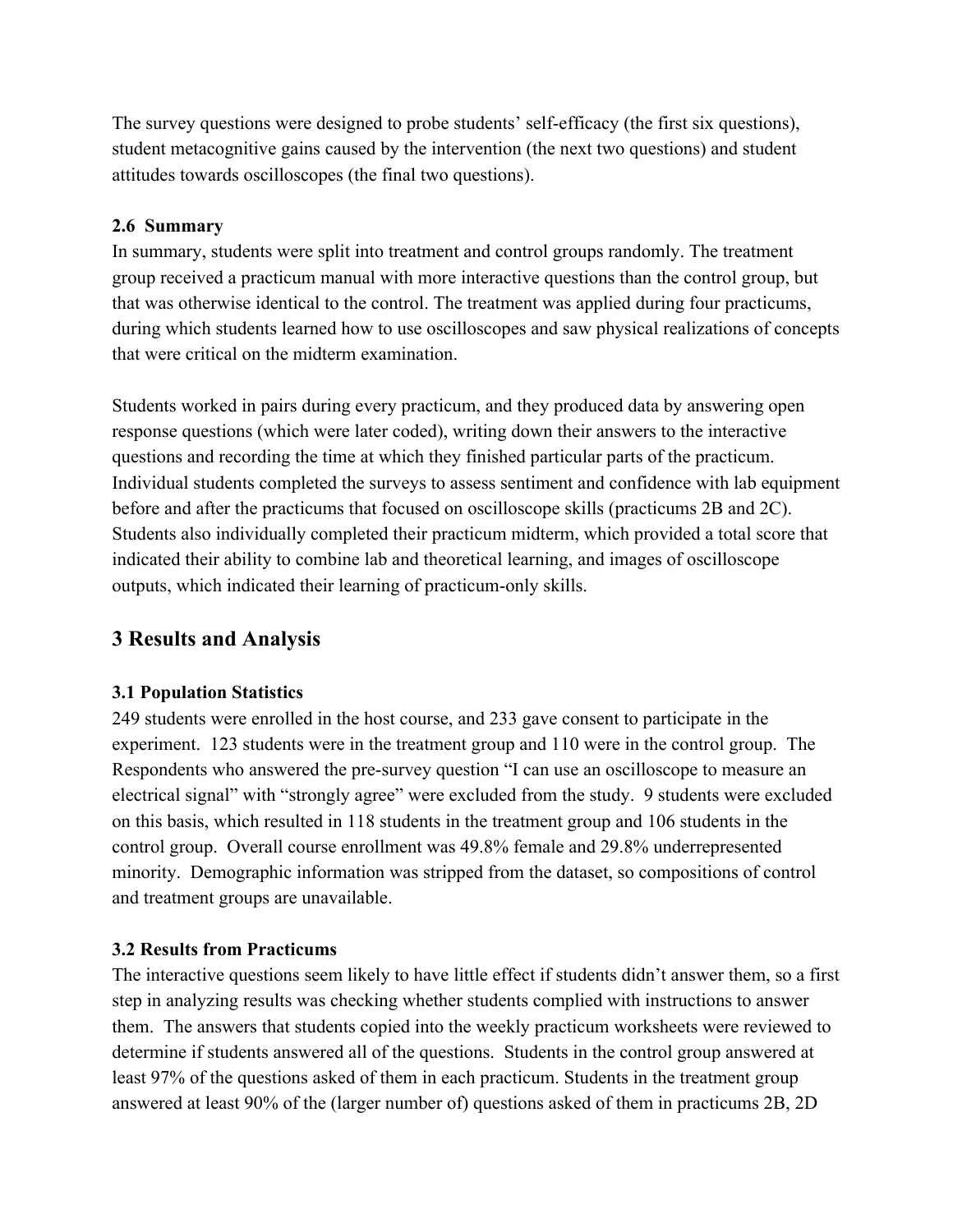and 3A. Treatment students only answered 79% of the questions asked in practicum 2C, though was probably a result of students running out of time to complete practicum 2C. Response rates increased in practicums 2D and 3A, and the large peak at 150 minutes in Figure 3 shows that practicum 2C was the longest of the practicums.



Figure 3: Histograms of total time to complete each practicum.



Figure 4: Confidence intervals for time to complete practicums 2B, 2C, 2D, and 3A.

The times reported on student's practicum worksheets were used to calculate how long it took students to finish each practicum. Figure 4 shows the difference in completion times between the treatment and control groups. Practicums 2B and 2C took a significantly longer time for the treatment group to complete than the control group, while practicums 2D and 3A show no significant difference in completion times between the groups. Note that practicum 2C took the most additional time for the treatment group when it was already the longest practicum.

The amount of time per extra question varies between practicums. The practicum 2B treatment manual had 13 more questions than the control, which suggests  $0.6 \pm 0.4$  minutes per extra question. Practicum 2C, on the other hand, had 4 extra questions, which implies treatment students took  $2.2 \pm 1.7$  minutes per extra question. Though there are 7 and 5 extra questions in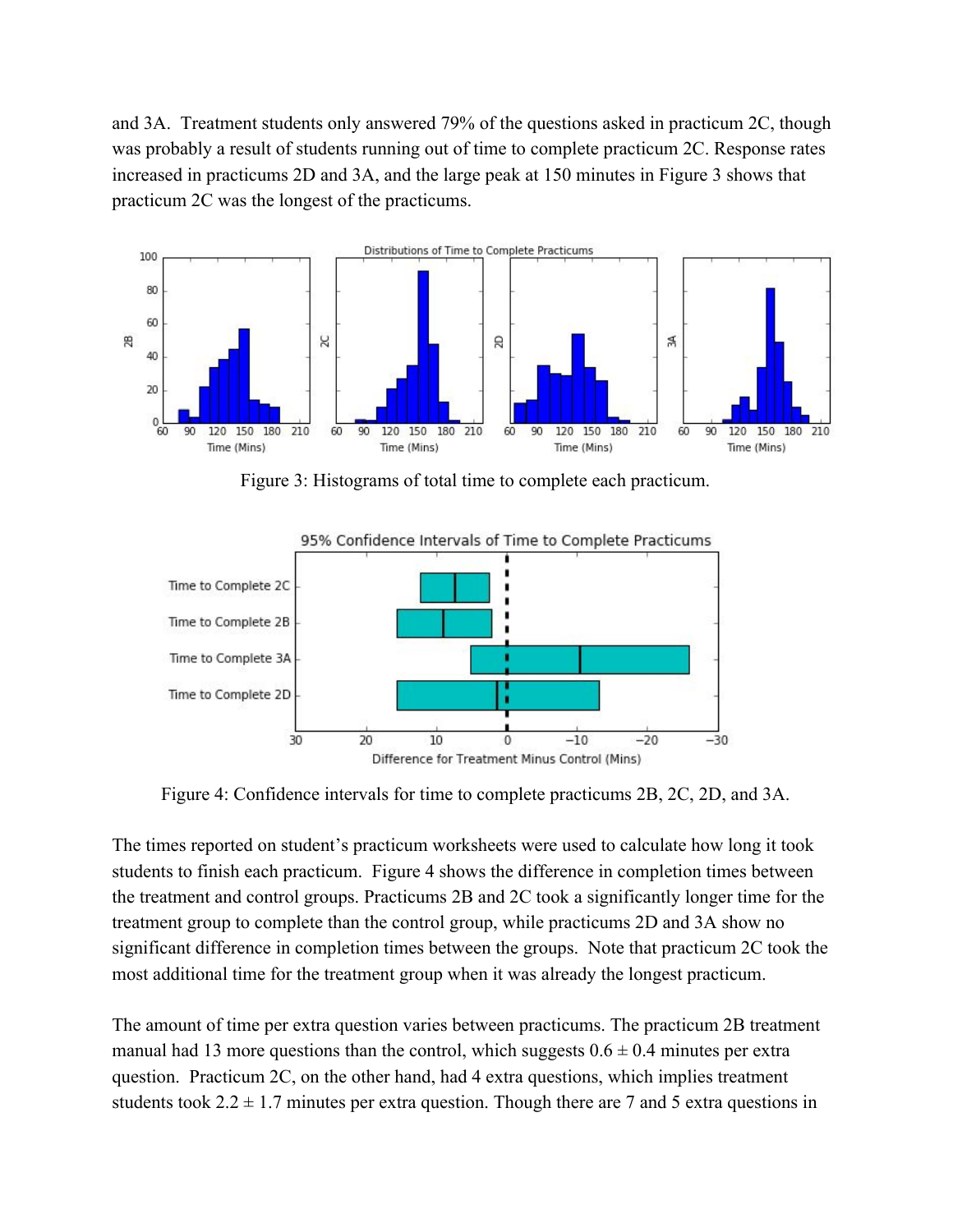2D and 3A respectively, there are no significant differences in the time taken on these practicum between the control and treatment groups, which suggests the treatment students finished each question faster than the control students.

The difference in time-per-question suggests that not all interactive questions were created equal. Some required students to struggle and caused time pressure, notably in Practicum 2C where the total time required was long, while others seem to have had little effect, as in Practicums 2D and 3A. The treatment student's faster pace on questions in later practicums could have been caused by student fatigue: teaching staff reported anecdotes of students expressing frustration with the questions in later practicums. However, the extra time required per question in practicums 2B and 2C suggests that the questions were a real burden for students.

Figure 5 shows the results from coding the two open ended questions on the submission sheet, which asked students what they would like to understand better and to state a key takeaway from the lab. Three raters coded the responses separately, awarding the codes listed in Figure 4 to each comment. The raters then came together to resolve disputed codes to generate a final dataset. Only codes with an inter-rater reliability of >66% were retained for the final codebook, and those codes appear on the y-axis of Figure 4. The three raters' average inter-rater reliability was 75% before resolving their answers and 100% after resolving them.

The time management code for practicum 2B was the only significant result from coding these responses. Again, this shows that treatment students were aware that the practicum (particularly 2B) took longer to complete, as more students in the treatment group indicated they needed to improve their time management skills than the control group.



Figure 5: Confidence intervals for difference in proportion of comments receiving listed codes between control and treatment groups.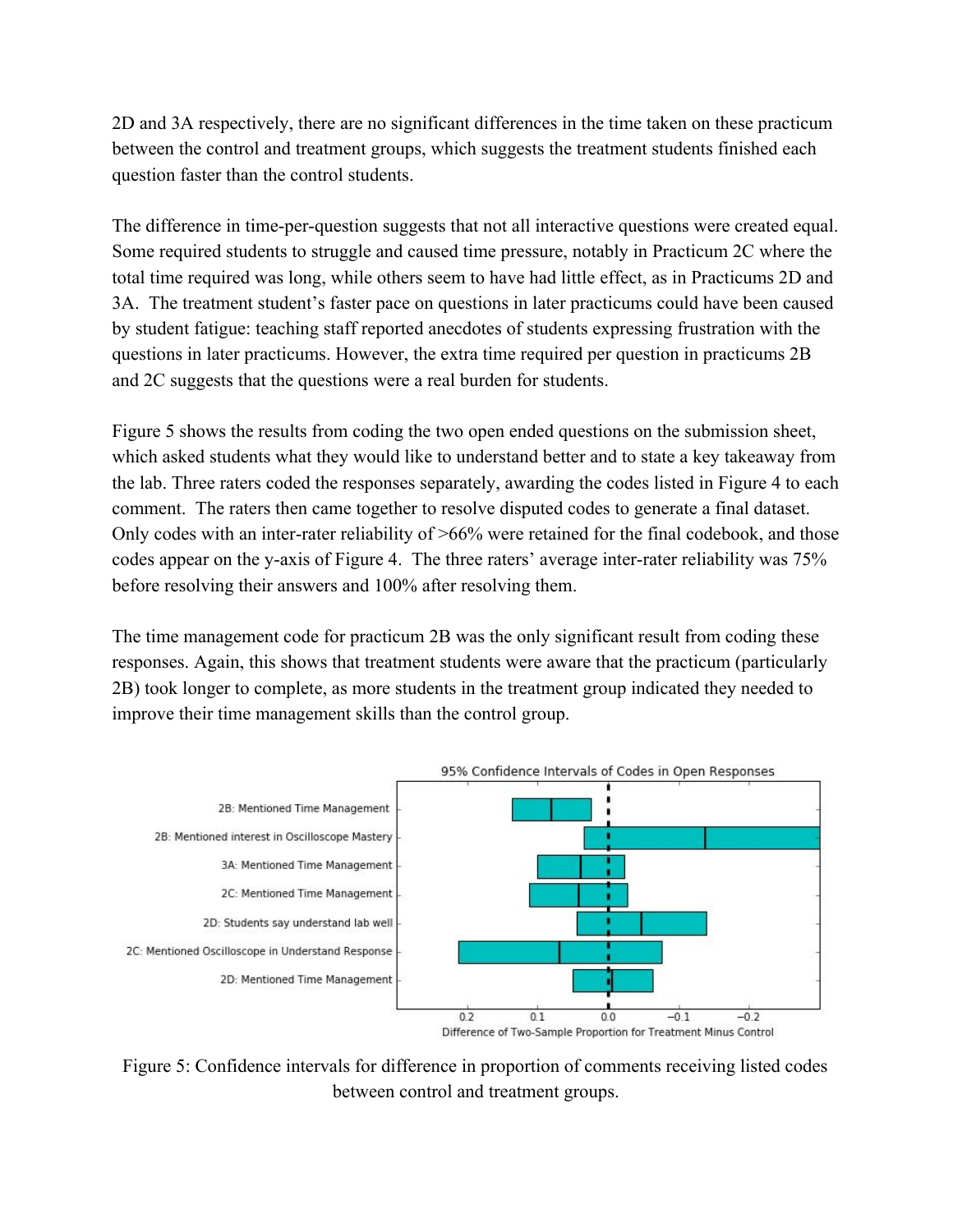# **3.3 Results from Midterm**

Oscilloscope images that students submitted during the midterm exam were coded based on the following codebook:

- Was the oscilloscope trace scaled properly such that it spans four divisions both vertically and horizontally as requested in the exam manual? Correctly scaled oscilloscope traces suggest a student has basic competence with the oscilloscope.
- Was the horizontal delay used to align the signal to the left side of the screen? Using this feature represents an advanced understanding of the oscilloscope.
- Was the image recorded using the built-in save/recall feature of the oscilloscope? This is more desirable than taking a cell phone picture, and is another proxy for basic competence in using the oscilloscope.
- Did the student request that an instructor help to set up their oscilloscope during the exam? This represents a lack of mastery of the oscilloscope or a failure of recall.

For reference, Figure 6a shows an example of a good oscilloscope trace: it is properly scaled, it uses the horizontal delay and it was exported using the built-in save/recall feature. Figure 6b shows a bad oscilloscope trace, which is not properly scaled, does not use the horizontal delay, and which was captured using a cell phone.

Figure 7 shows the difference of proportions of control and treatment groups awarded these codes. The only significant result is that the control group requested help less often than the treatment group, which suggests the control group had learned about how to use oscilloscopes more effectively. This suggests the treatment harmed learning, perhaps by increasing the cognitive load on students in the treatment practicums.



Figure 6: A comparison of good and bad oscilloscope submissions.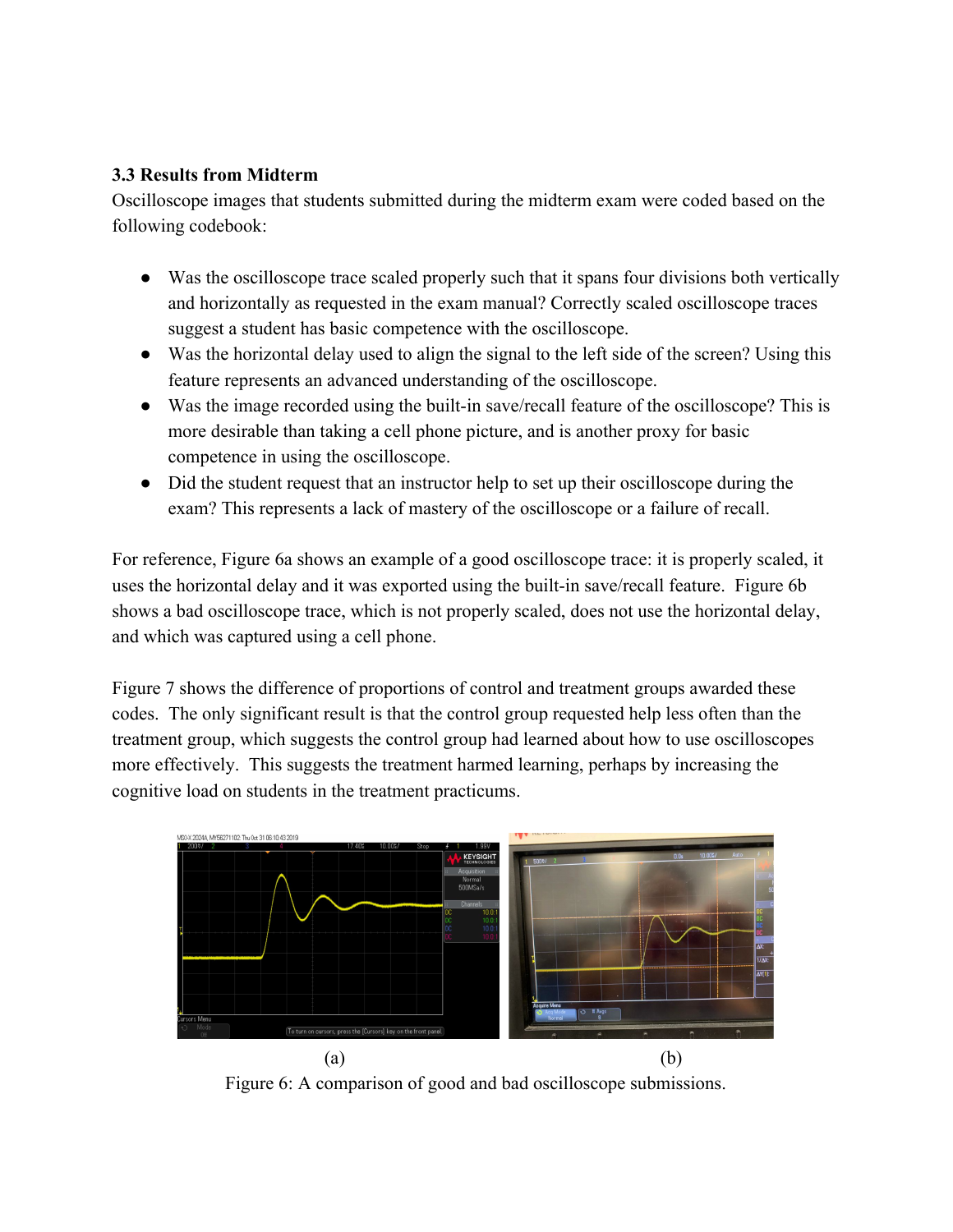



#### **3.4 Results from Survey**

The difference between the control and treatment responses between before the course to after practicum teaching oscilloscope skills (2B and 2C) to the Likert questions shown in Table 1 were analyzed by calculating the 95% confidence intervals of the difference. The confidence intervals of questions related to self-efficacy are shown in Figure 8, which shows no significant differences between treatment and control. The results from the questions about affect toward oscilloscopes and metacognitive benefits of the intervention, also listed in Table 1, are shown in Figure 10. There is one significant result: the control group agreed with the statement "Over the last 2 weeks, the questions in our practicum manual helped me see the link between practicum and tutorial" significantly more than the treatment. This suggests that the control students had better metacognitive gains than treatment students in addition to learning gains.



Figure 9: Confidence intervals of difference in responses to Likert scale survey questions between control and treatment groups before course versus after Practicum 2C.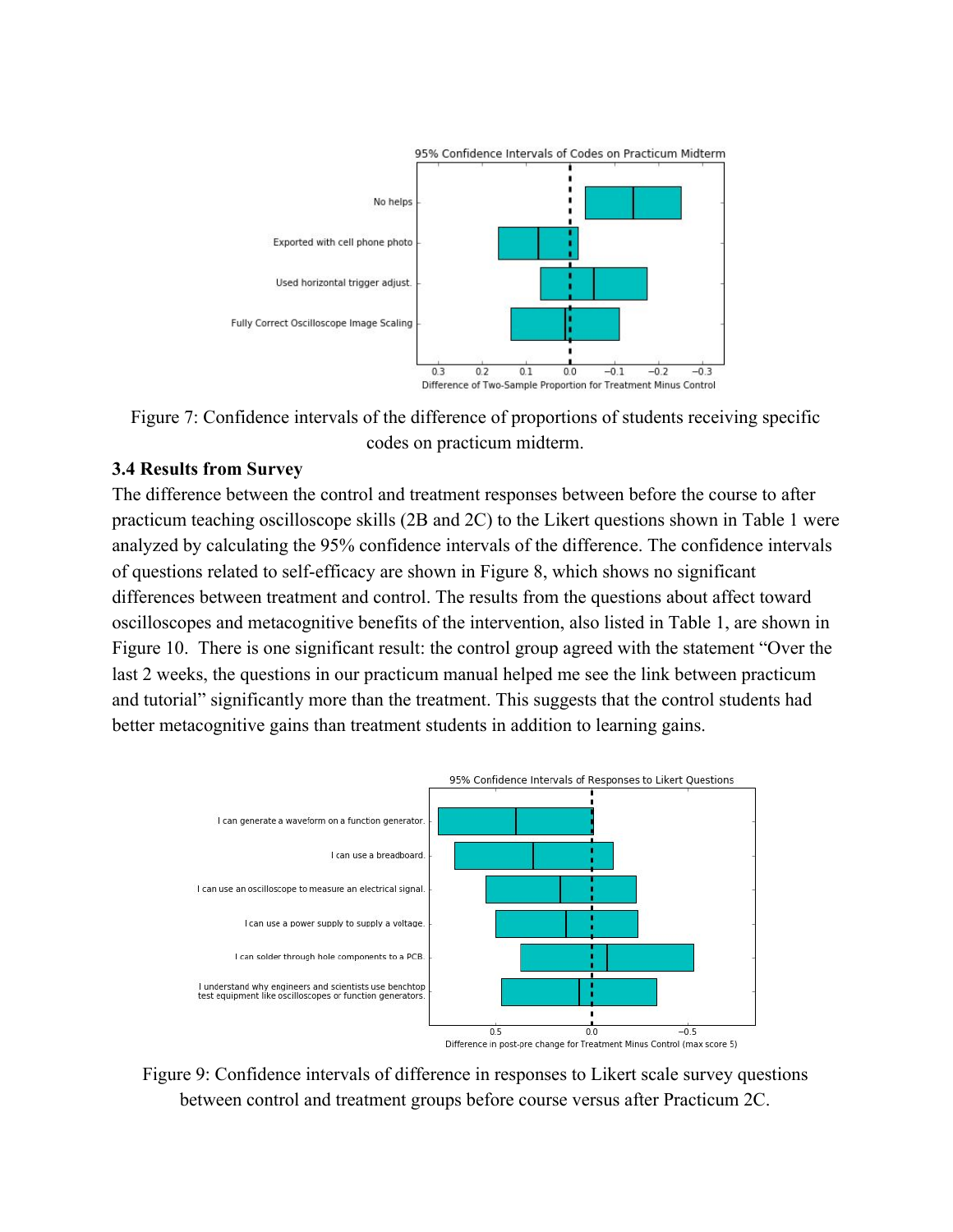

95% Confidence Intervals of Responses to Likert Questions

Figure 10: Confidence intervals of difference in responses to Likert scale survey questions between control and treatment groups.

### **4 Conclusion**

This work was designed to improve student learning by including interactive questions in a lab manual to spur reflection and move students through Kolb's experiential learning cycle. However, results from the study indicate that adding questions actually harmed student learning and metacognition, which can be explained with a cognitive load model. Instead of causing students to reflect on the concepts presented by the laboratory manual, the interactive questions presented competing tasks that increased cognitive load and time pressure on the students, so students did not learn as well. The treatment had no effect on affect or self-efficacy, as evidenced by the surveys and open answer questions.

One failed implementation shouldn't doom interactive, web-based lab manuals: there is a rich space for other versions of this study to exist. For instance, this study required students to copy and paste the answers to their questions into weekly worksheets, but that activity is a textbook source of cognitive load. Eliminating that requirement could render this intervention more effective. Time pressure was also a factor in students' experience of this study, and adding the interactive questions to less time-strapped labs could also have better results. Finally, web technologies offer many ways to make dynamic laboratory manuals, and some types of questions may work better than others; Studies of laboratory materials and of their relation to modern media are a rich avenue for creative scholarship on teaching and learning.